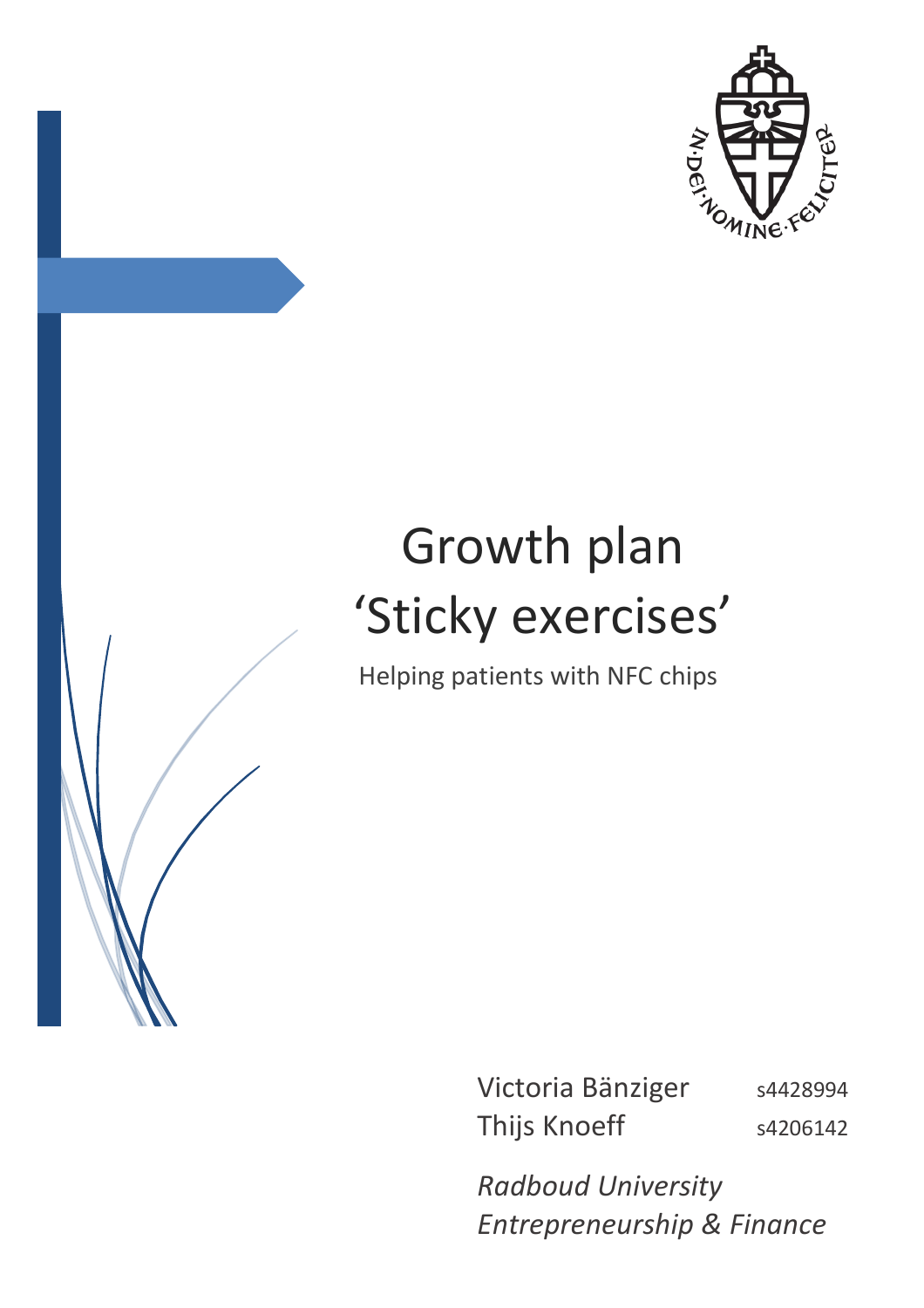## **1. Introduction**

#### *1.1 Context*

REshape is established to nurture and implement innovations within the Radboud UMC. An interdisciplinary team of medical practitioners, technicians, innovators and people from outside the center is working together on project basis. The innovations are aimed at facilitating or supporting the transition towards a patient-centered health system.

Students of the Nijmegen School of Management in the master specialization in Innovation and Entrepreneurship and Corporate Finance and Control were asked to provide advice on one of the projects from Reshape from a managerial point of view. The case which is investigated is called Sticky Exercises. In short, this project will help people doing their exercises in a different area than at their physiotherapist at any time they want by using their smartphone. This report will be about a growth plan for one of the possible future scenario's which is applicable for the project Sticky exercises. We use a scenario way of working because Sticky exercises has not entered the market yet.

## *1.2 About Sticky exercises*

Unfortunately, a lot of patients are not doing their exercises due to different reasons. We will elaborate more on these different reasons in the later chapters. To us it is very important that patients are doing their exercises in a right way and whenever they want. Therefore a new application is brought to life. This application Sticky Exercises is hopefully going to be a solution for the aforementioned patients. In short, Sticky Exercises is able to fulfil the personal needs of the patients by showing the patients videos on their smartphones. One of the focus points of the application is that exercises can be done in a couple of minutes spread over the week instead of regular sessions which could take a couple of hours consecutively. In this way, it is just something you can do in between and not something you have to plan days in advance. As a second focus point, Sticky Exercises is an application which will help patients doing their regular exercises in a different area than at their physiotherapist by using NFC technology. In short, their physiotherapist will not be obliged to be physically present. For example, the patients can do their required exercises at home or at work when there is access to an NFC chip. In the end the flexibility of the patient will be much higher because of this application.

# *1.3 The scenarios*

In the beginning, four scenarios were made to bring the tool to market.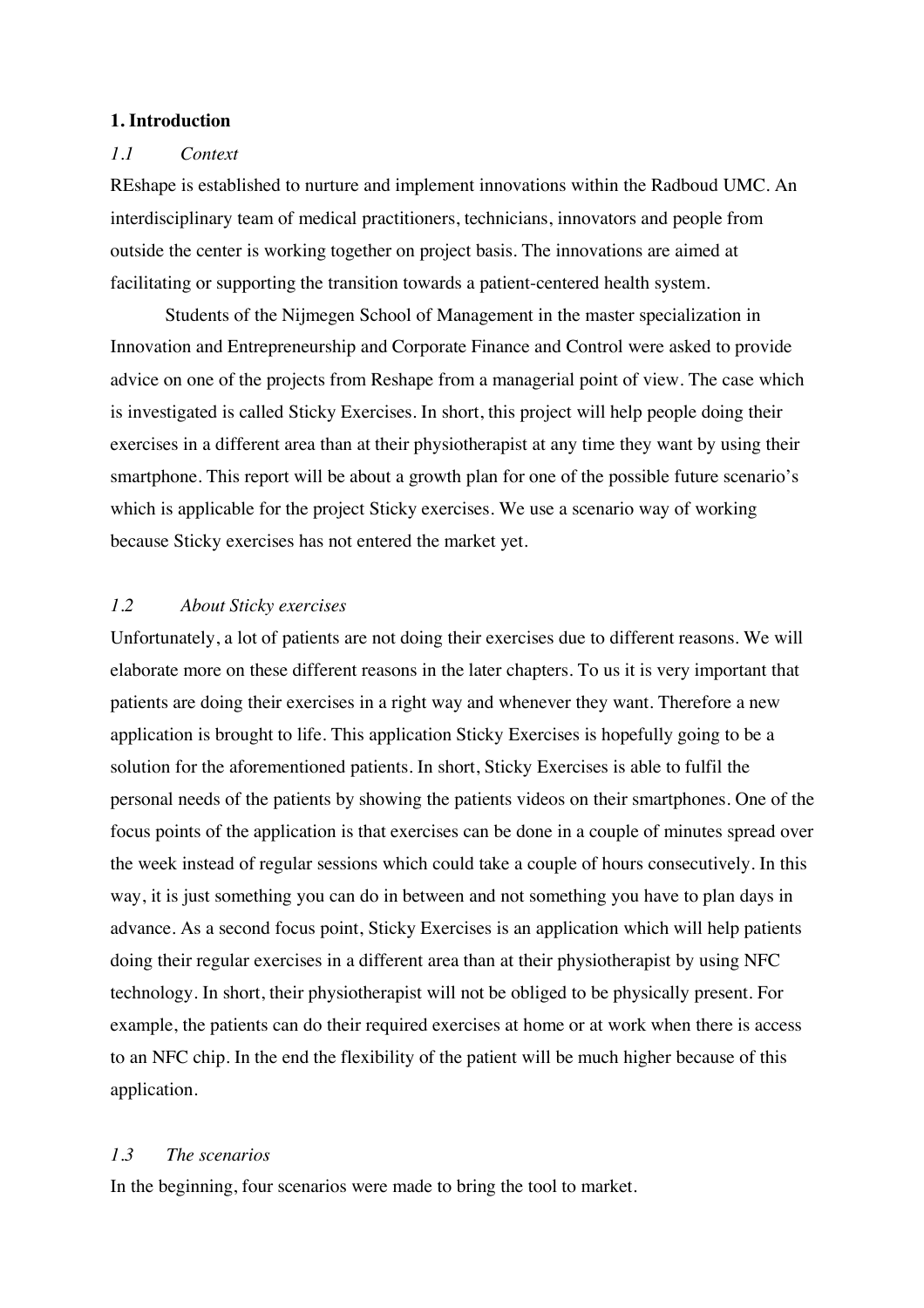The four scenarios are:

- 1) The physiotherapist or health care institution buys the tool, provides it to the clients and takes care of the whole service.
- 2) Setting up professional physiotherapist centers run by people who are hired by us as Sticky Exercises.
- 3) The patients who have to buy the tool while the physiotherapist provides professional help.
- 4) Everybody and every institution is able to buy the tool. In this case, there is an open market.

To conduct a proper growth plan, we decided to choose one scenario to base the growth plan on. After examining the four scenarios, we chose scenario 1 and 2. This is because we think this way of implementing the tool is most promising for Sticky Exercises. Scenario 2 is really promising, but it also faces very high startup costs. Therefore, we want to start with scenario 1, build up our reputation and cash flows, before scenario 2 is implemented. Scenario 1 faces much lower startup costs; the application needs to developed and the chips need to be produced but there will be no need to hire many employees just yet. This will cut the costs compared to scenario 2 by a large amount. With the implementation of scenario 1, Sticky Exercises can build up its reputation and brand. Customers will experience the innovative functionalities the application facilitates. People will get familiar with Sticky Exercises and start getting confident with the application. This is a huge advantage when Sticky Exercises implements scenario 2: Sticky Exercises will already have a customer base. Also, scenario 1 has the advantage of experimenting with the needs of customers. In scenario 2, physiotherapists are educated to work with Sticky Exercises and the functionalities of the applications cannot be changed that easily, because there physiotherapists are already recruited. Scenario 1 gives us the flexibility we need in the starting phase, while scenario 2 gives up the growing opportunities we will need later on. Lastly, scenario 1 will already generate us some cash flows, which makes it easier to provide the funds for the implementation of scenario 2.

Scenario 3 is refuted because when clients buy the application themselves, this might not be in line with the way of working of their physiotherapist. The client has to have some contact with a physiotherapists, and if these physiotherapists are not involved, they might not want to work with Sticky Exercises or do not know how to work with Sticky Exercises. In this situation, the application does not guarantee a proper treatment for the customer.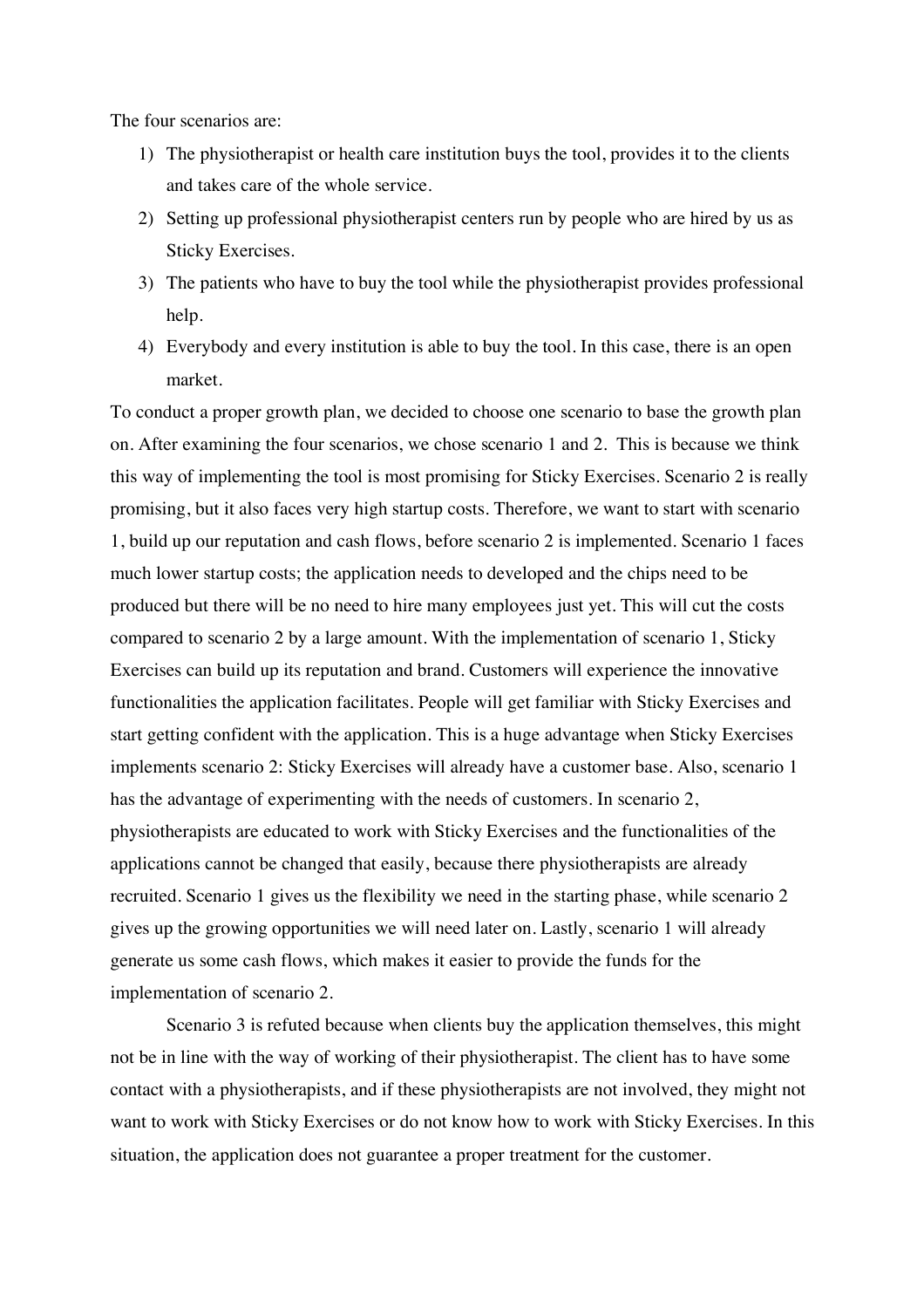In scenario 4 everything comes together, everyone who is willing is able to buy the application. While this might increase the sales of Sticky Exercises, it also faces serious problems. The client still has the risk of facing difficulties in finding a physiotherapists who knows how to work with Sticky Exercises. On top of that, the physiotherapists might have already bought the application for the use of his clients which makes the purchase of 1 of the two 2 parties unnecessary. These are possible negative experiences with our brand that we rather avoid. The combination of all participants into one service brings out loss of focus and creates confusion.

# *1.4 Framework*

The framework which is used in this research is the framework of ten types of innovation. We will describe a growth plan of marketing and implementing the tool into the actual market. Rule of thumb for this chosen framework is to combine some of the ten types of innovation which will be useful for implementing a new innovation. For Sticky Exercises, we discussed that at least five of the ten types are different from competitors for the chosen scenario. These differences comparing to competitors are preferably advantages over these existing competitors.

In short, the ten types of innovation are:



#### The Ten Types of Innovation

Source: Ten types of innovation, *the discipline of building breakthroughs*

The types on the left are most internally focused and distant from the customers; as you move toward the right side, the types become increasingly apparent and obvious to end users. Note: this is not a process timeline. Any combination of types can be present in an innovation and innovators can start by focusing on any type in the framework.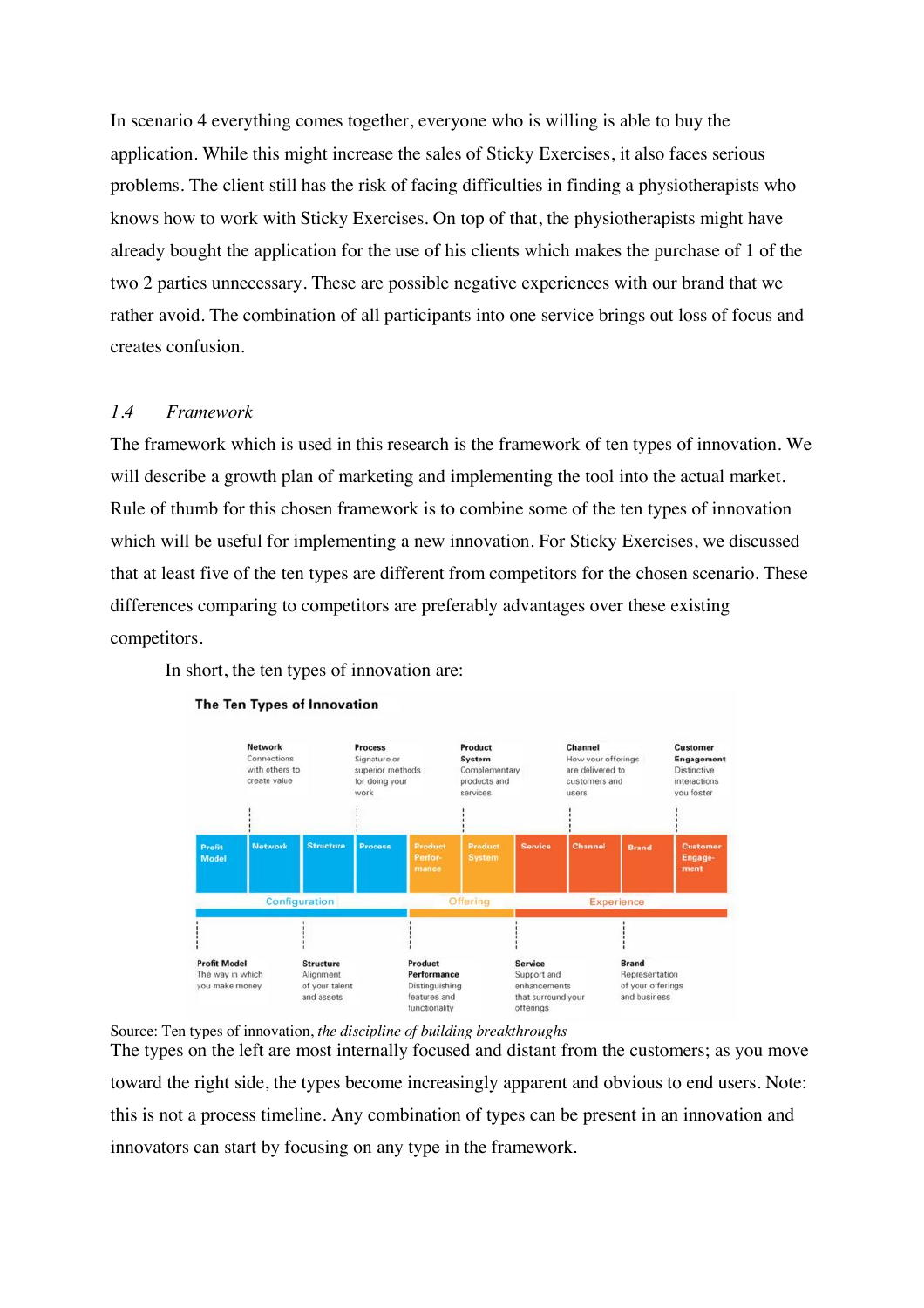#### **2. The scenario and the ten types of innovation**

We decided to use the ten types of innovation model as mentioned above. Another rule of thumb of this model is that we need at least five different types of innovation to be different from other tools, e.g. competitors. In this chapter we will investigate in five types of innovation which will differ the tool Sticky Exercises from competitors.

#### *2.1 Network*

Sticky Exercises differs from other tools regarding to the network it uses. Comparing to others, Sticky Exercises is using the knowledge and skills of academic hospitals from all over the Netherlands. To begin with the Radboud UMC where the initiator and designer of the app are located. Through the knowledge they have in this academic hospital and the network they have to connect to other academic hospitals, the medical part of the application will be developed and perfected as much as possible. In total there are eight academic hospitals all over the Netherlands so the source of information is spread all over the country. In this way, there is a lot of information and especially knowledge available to implement into the medical part of the application Sticky Exercises. The application Sticky Exercises will already get attention by its usefulness due to the technical specifications it provides. But, this does not differ enough from competitors like Physitrack, Physiotec, Fytek and Fysiotools. The way the application Sticky Exercises really excels, is by using the aforementioned knowledge of academic hospitals to provide a lot of useful information to the patient. This way of working is not used by the other competitors and is a way of being an unique selling point. Addition information will be given at the Brand type of innovation.

# *2.2 Service*

Also the service is a type of innovation in which Sticky Exercises differs from other ways of doing physiotherapy and also from other competitive tools. It differs a lot from current physical way of visiting your physiotherapist and doing exercises at their place because that is not necessary anymore. With Sticky Exercises, a patient is able to do the exercises at home any time they want to do their exercises. But again, this differs not much from other competitive applications such as Physitrack. The service of Sticky Exercises differs from these technological competitors by having at least one physical encounter with the physiotherapist. In this way, the patient should feel more bonding with the physiotherapist from whom he gets the exercises. Another advantage for the service is that at this first encounter, the patient is filmed by the physiotherapist to provide the best videos possible for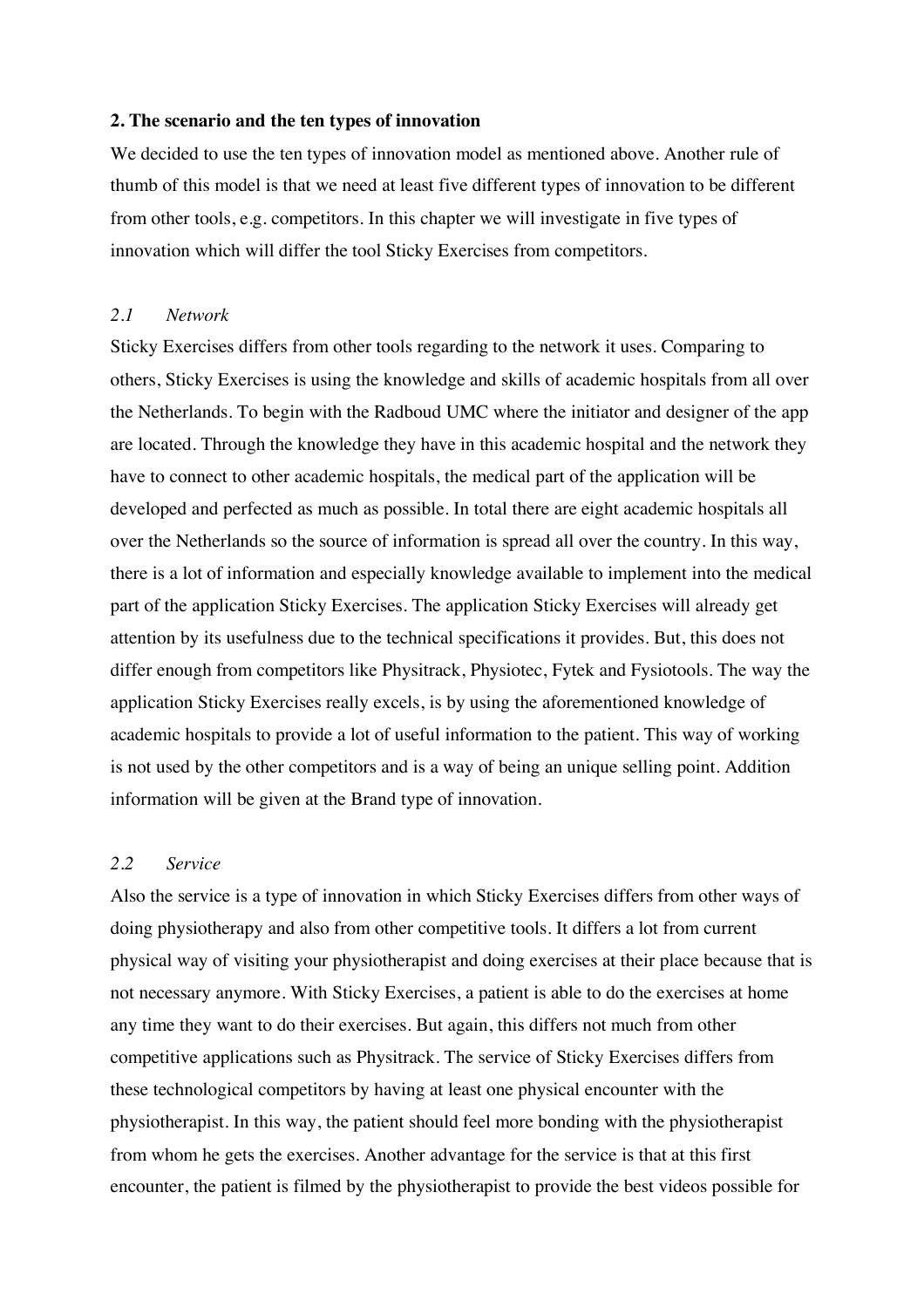the patients. In these videos, the patient is doing the exercises all by him- or herself with professionals recommendations and tips. These recommendations and tips during the video remind the patients of executing the exercises in a good way when doing these exercises at home in their own time. Additional information about the recorded videos will be given at the customer engagement type of innovation. The third advantage Sticky Exercises has regarding to the service level, is that a patient is always able to schedule a physical appointment at their physiotherapist or an academic hospital to conduct an interim check of their body and for example to record a new video. These advantages let Sticky Exercises excel comparing to their competitors because they are not providing these services.

## *2.3 Product performance*

With all the competition in the market, it is important to develop a product/service that has distinguished features and functionality from the competition. You need to offer value, distinguishing features and a certain quality to your customers. Sticky Exercises is flexible and available 24/7; you can do the exercises whenever you want and you are not stuck with the limited availability of the physiotherapist. Furthermore, since the patient watches a video of him/herself performing the exercise, including the instructions of the physiotherapists, it is very easy to use. The patient does not have the burden of having to face the physiotherapists every time (in real life or online) but he/she just scans the NFC chip and all instructions are there. One major advantage of the NFC chips is that you can put them wherever you want as a patient. In this way, the change of forgetting the exercises becomes very low because a patient can put them somewhere very visible as a reminder to do the exercises. Unfortunately, it can always happen that the patient still has questions regarding treatment. Sticky Exercises will therefore implement a chatbot into the application. The chatbot can answer your questions 24/7. This service will be provided by an academic medical team, which has a lot of expertise. Additional feature of the Sticky Exercises tool is that after your treatment program has ended, you can still use the videos which you have recorded. A lot of treatment programs only lasts for a certain amount of visits at the physiotherapist. With Sticky Exercises it is possible to keep using the videos for a patient by a subscription model after a patient passed his or her amount of visits regarding to their treatment program. This subscription model is free for patients who used Sticky Exercises already at their physiotherapist. In this way, patients do not have to pay for using the videos longer than their treatment program.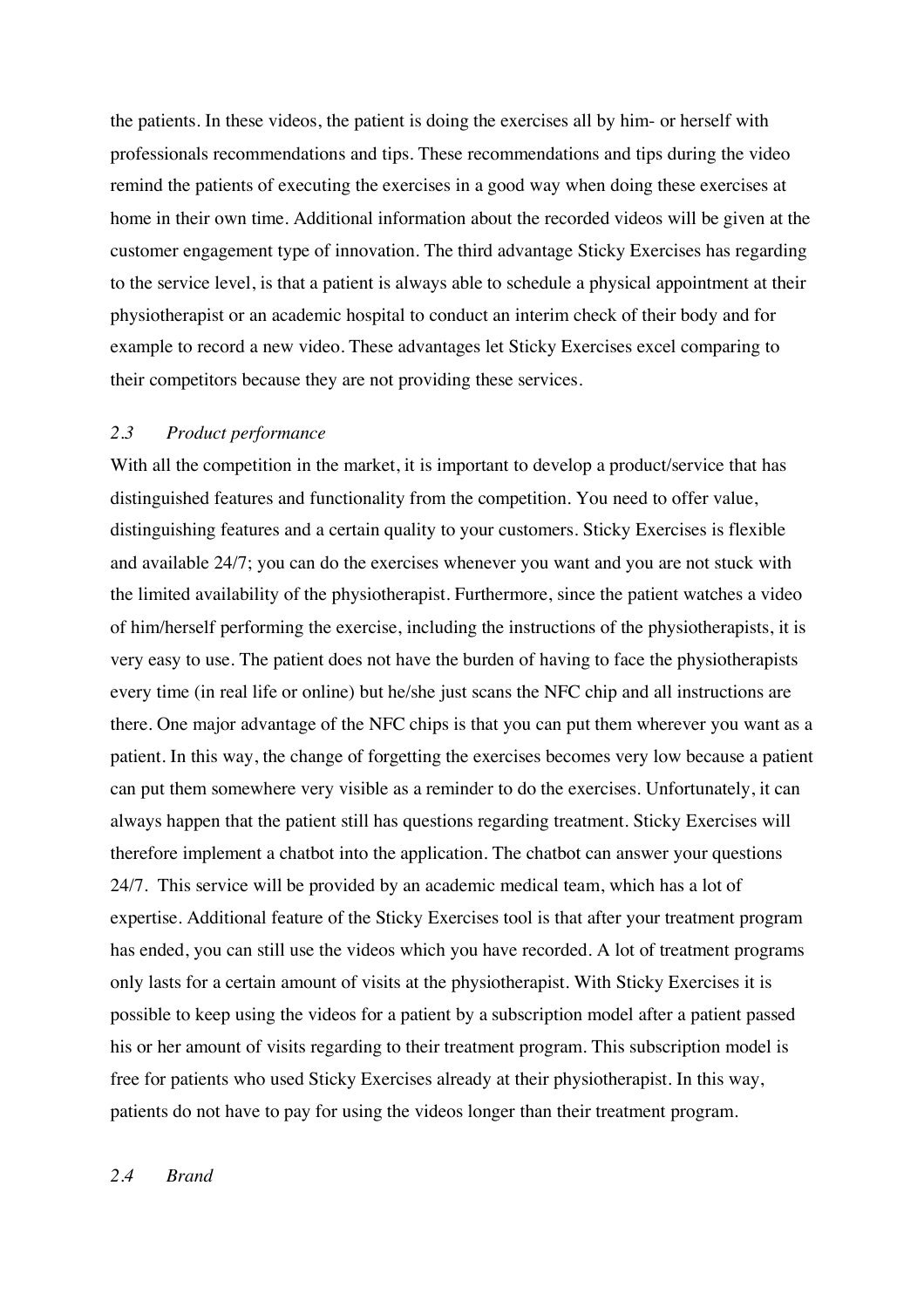This is all about how you represent your offerings and business. It helps to ensure that customers and users recognize, remember and prefer your offerings to those of competitors or substitutes. Sticky Exercises stands out in this respect by means of its credibility and expertise. Sticky Exercises will operate from academic hospitals. As already mentioned the methods and procedures used are approved by these academic hospitals. Sticky Exercises will only work with physiotherapists who adhere to this standard. The physiotherapists and academic hospitals know how to operate Sticky Exercises and professionally do so. We will provide a certificate to these physiotherapists which signals to the customers that they will be taken care of very well. We could improve the branding by contacting doctors which will promote or have a positive attitude towards Sticky Exercises. Another advantage of this certificate is that for example when a patient moves away from his or her current city, they can always join a certified physiotherapist in another city. The standard of quality is guaranteed by the medical team behind Sticky Exercises at the other physiotherapist and the information and progress of a patient will not be lost but transferred between the two certified physiotherapists. In this way, it is easy to switch physiotherapists when moving away because the same way of working is also guaranteed.

#### *2.5 Customer engagement*

It is important to keep your customers engaged, if you understand the needs of customers you can make sure that you foster compelling interactions. Patients need to be physically present for a first meeting, they build on the relationship with their physiotherapists but also take the first steps to self-engagement. At this meeting, the patient needs to do the exercises and this, including the instructions of the physiotherapist will be recorded. The patients will later watch him or herself do the exercises instead of some unknown person. This is not only more fun for the customer, it is also more effective because every body is different and the patient is able to better carry out the exercises. The customer will occasionally go back to the physiotherapist to carry his/her progress and to record new exercises. In this way, the customer *stays* engaged. Nowadays people are busy all the time, it might be difficult to plan and remind yourself to do the exercises. But with Sticky Exercises the patient will the NFC stickers in his/her own house and it gives the patient a reminder and keeps him/her engaged in the process of recovery.

#### **3. Identify opportunities**

In the previous chapter, we already elaborated on the chosen scenario and its types of innovation. In a sense, these types of innovation also are implicating some different ways of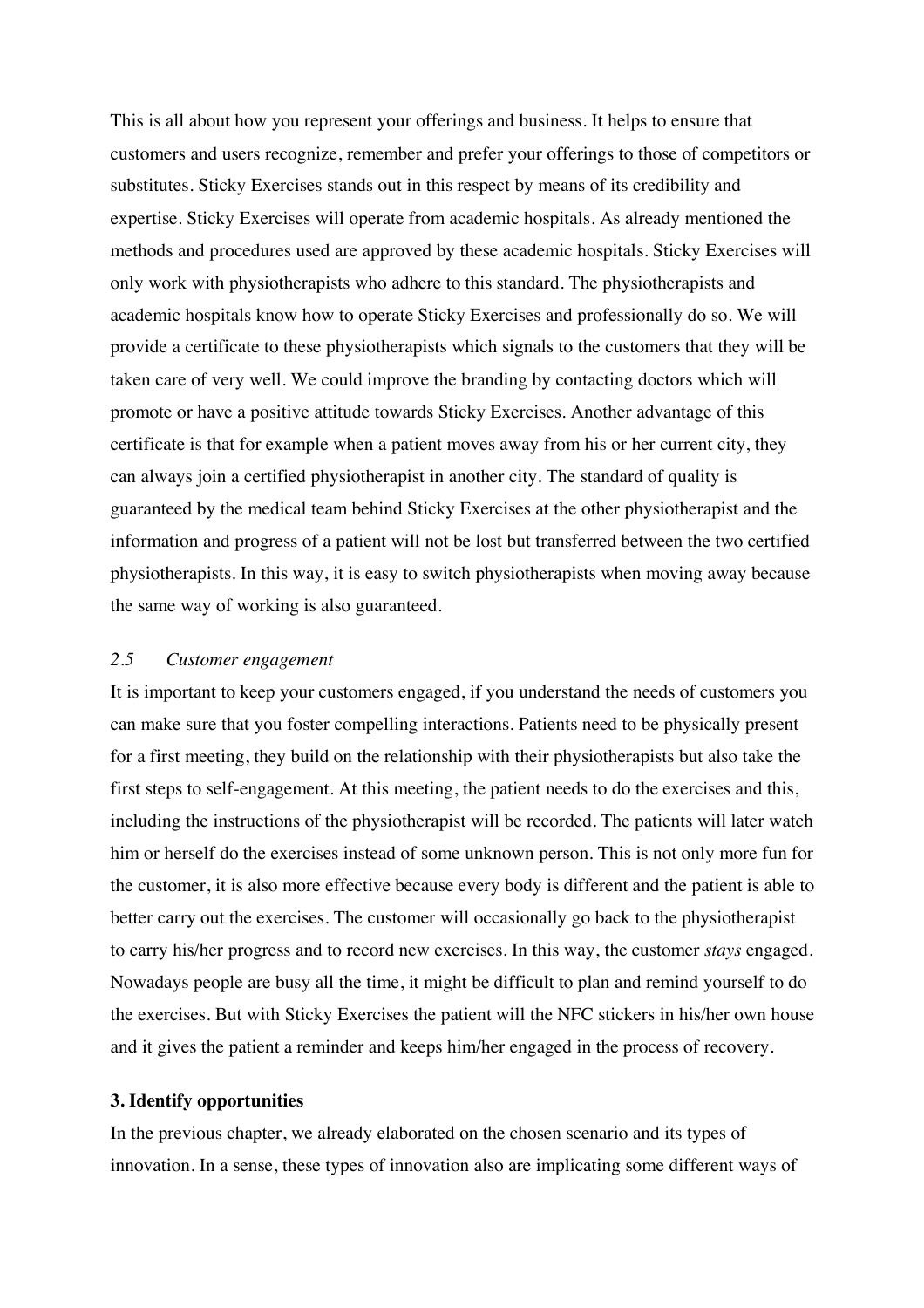opportunities for Sticky Exercises. This is because these types of innovation are showing why the application should be brought to market because it excels when comparing to other applications. In this chapter, we will highlight these opportunities in short and also have a closer look to more general opportunities which the market is facing.

The network which Sticky Exercises uses is a type of innovation but could also be seen as an opportunity for the future of the application. Because the application is working together very narrowly with academic hospitals Sticky Exercises has a lot of specific and professional knowledge regarding to the human body which can be used in the application. This will also help with the innovation and also opportunity of branding. The aforementioned certificate is a good way to make the application stand out. The service which Sticky Exercises uses is also different from the current market so can be considered as an opportunity as well. The bond between the patient and the physiotherapists will be stronger when the patient personally knows the treating physiotherapist. Nowadays, personal care is considered to be more and more important (Ministerie van volksgezondheid, welzijn en sport, 2014) and the level of personal care can be improved by a personal physiotherapist who is always supervising the patient. In this way, the service is an opportunity when comparing to other applications where there is no personal physiotherapist involved but only the application. This argument and the fact that the patient is watching him or herself on the videos will also be effective for the customer engagement which is one of the types of innovation and which can be translated to another opportunity in the future. Patients can relate very easily to the videos because they are watching themselves doing the exercises.

Another more general opportunity is the fact that the use of smartphones is still growing. In 2017 about 89% of the individuals in the Netherlands (> 12 years) has access to a mobile- or smartphone. In 2016 this was 84,6% and in 2015 this was 78,8% (CBS, 2017). This is an opportunity for Sticky Exercises since this application uses mobile- or smartphones as a platform. Out of these numbers can be concluded that the great majority of the targeting group has access to this platform. CBS also states that the 89% will become certainly higher in the near future. This is again promising for the application Sticky Exercises. Another promising fact we found is that the percentage of NFC included mobile phones increased very rapidly over the past few years. In 2012, only 18,2% of all mobile phones had NFC technology in it. Nowadays, the expectation for 2018 is that about 64% of all mobile phones includes NFC technology. Major reason for this exponential growth is that Apple included NFC technology in their newer models (from the iPhone 6). This means that in the future all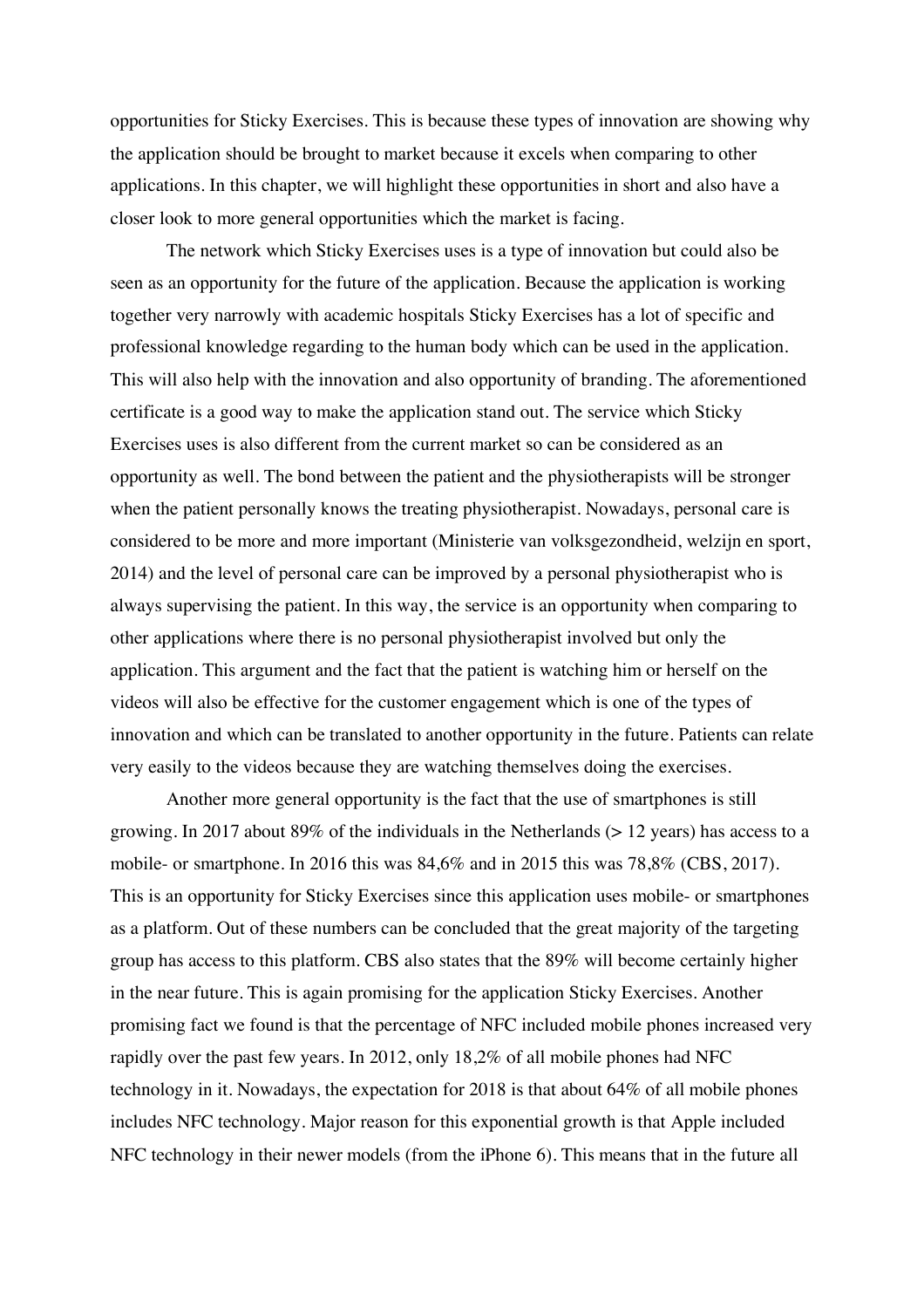mobile platforms are supporting NFC and according to NFC-world (2014) the growth will continue even more exponentially.

In our current 24/7 economy, it is beyond dispute that individuals are busy. A lot of articles and researches (Volkskrant 2016, NRC 2015, CBS 2017) are proving this thought. This means that for a person or a patient, time can be very scarce. In this way a patient needs more an more flexibility when it comes to personal care. That is where Sticky Exercises can help. With Sticky Exercises, there is no need anymore to schedule an appointment with a physiotherapist which can take a couple of hours. Now a patient is able to just conduct the exercises within a couple of minutes wherever they want. And by reminding the patient of doing exercises by using the NFC chips, it will help the patient to do the exercises on a frequent base.

Another opportunity is the aforementioned chatbot. This device will be implemented into the application to provide the patient knowledge and feedback any time of the day. This is very convenient for the patient, but the chatbot is also an opportunity because no other application has got a chatbot implemented. In this way, Sticky Exercises will distinguish itself from other application by being always accessible for any questions or remarks. Behind this chatbot there is a medical team with a lot of expertise. Together with an ICT-team they are optimizing the chatbot to guarantee the best possible answers to patients who have questions.

#### **4. Review needs**

To be able to map our needs, it is first important to know in what phase the company is at the moment. From that, we can plan where we want to go and what resources we will need to get there. In (starting) business cycle literate, roughly 5 types of phases are ascribed to the startups life cycle. We captured the common 5 phases in the illustration below. Sticky Exercises is currently in phase 2: customer trial. There is a prototype of the application Sticky Exercises which is being tested. The prototype is working, but it will need further development to be able to function for a larger customer base.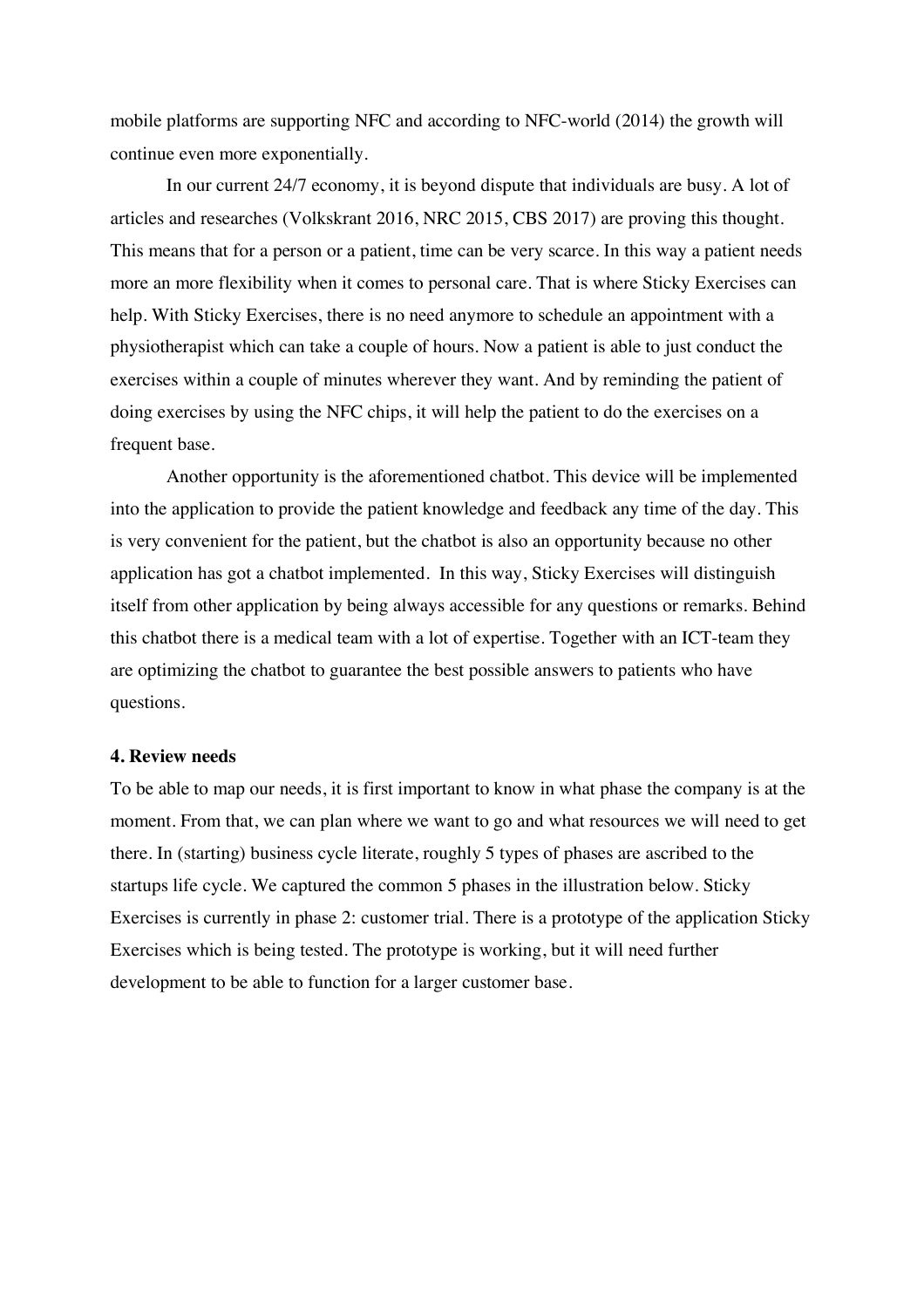

# **Startup business cycle**

Now, it is every company's ambition to end up in phase 5. But to achieve this we need to have a plan. The timeline of the actions we have to take is captured below.



First, the business plan and growth plan is thought through very well. In these plans it is captured what Sticky Exercises is going to sell, how it positions itself in the market and how we are expecting to grow.

To develop the application further, we expect that we will be needing  $\epsilon$ 250.000.-. We will not be able to come up with this much money ourselves. Therefore, we need to look for ways of obtaining more funding to be able to launch the application. Also, there is additional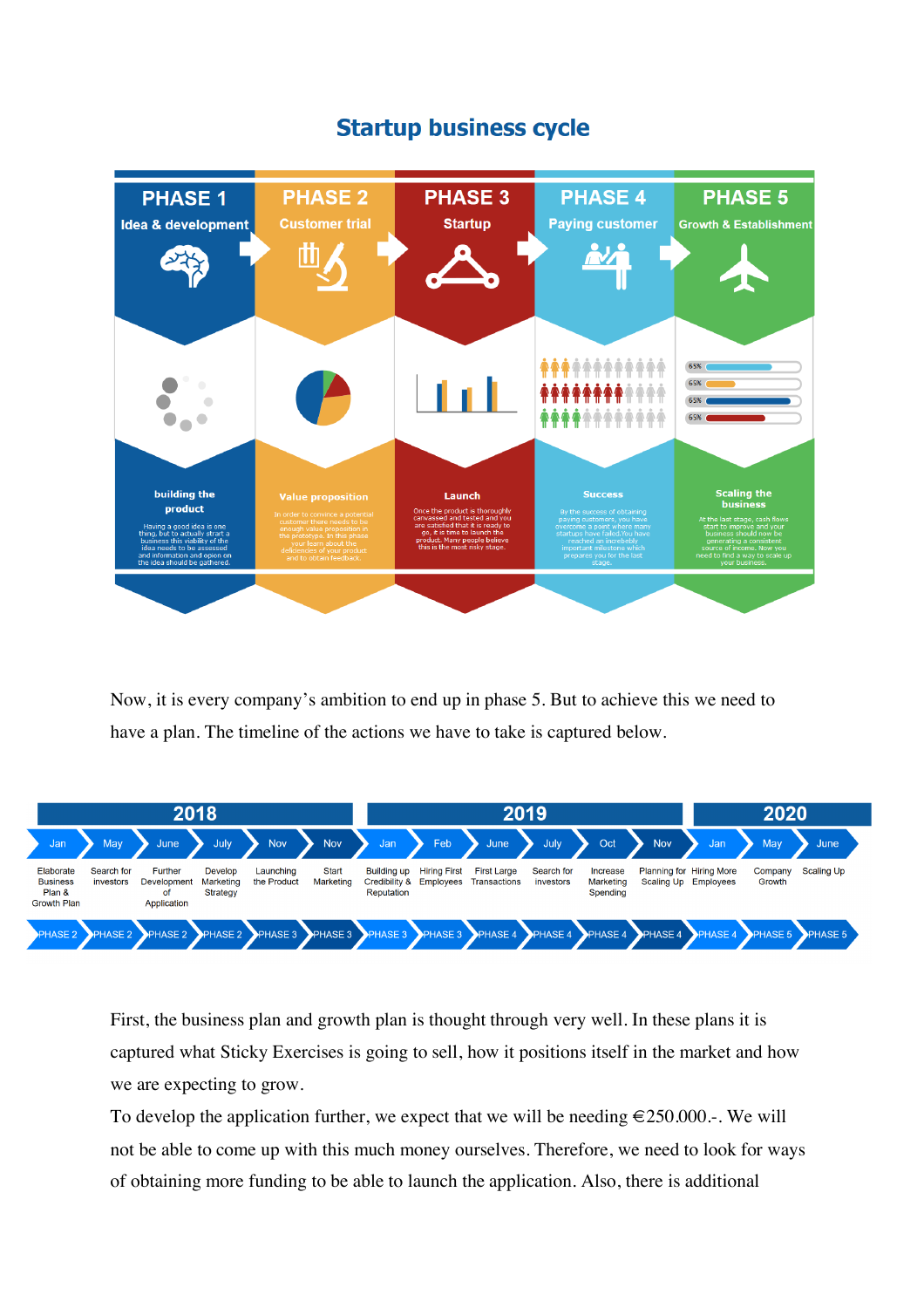spending like marketing, the NFC chips, application maintenance and server costs. Parties that might be interested in investing in Sticky Exercises are health insurance companies. If these health insurance companies have customers that use Sticky Exercises, the customer invoices less from the insurer. Potential investors are SGS from Zilveren Kruis. SGS is a part of the health insurer Zilveren Kruis and invests in healthcare related projects that are in need of cash and they feel have a lot of potential. Another health insurer that might be invest is Aegon.

When investors have funded Sticky Exercises, we will be ready to develop the application further for commercial use. After the application has been developed, the application will be launched. The product will not sell itself, so before launching we will have to come up with an appropriate marketing strategy. When the product is launched, this market strategy will be put in motion. In this period, Sticky Exercises does not have many customers yet. But for the customers that are using the application we are building up our reputation. We will need to hire employees at this stage because the application has real time support and if users are experiencing any problems, we need to facilitate support. With the marketing and the experiences of customers, the product will attract a larger client base. At this stage we will be generating some positive cash flows. However, these are not sufficient for helping the company grow further. We will need to attract even more investors at this stage. Since the product is already on the market and generating positive cash flows, the expectation is that Sticky Exercises is likely to receive quite large amounts of funding. The exact amount of funding relies among other things on the marketing strategy developed in July 2018. When the funds have been raised, the marketing spending can increase. From this point on, Sticky Exercises expects high growth. More employees are needed to be able to keep the application and helpbot up and running. In anticipating increasing growth not before long, the company needs to work on a plan for scaling up the business. When the growth is there, the company can really take off and survive on its own.

The company will start with launching the application for use of existing physiotherapists. The ambition is for Sticky Exercises to hire our own physiotherapists which are specialized in the use of the application. In the start, these physiotherapists will operate from the academic hospitals. But when we have reached sufficient growth, Sticky Exercises can expand to other hospitals as well. This is one way to scale up the business, which will be relatively cheap: the costs do not increase as much as the revenue. If Sticky Exercises has acquired a sufficient amount of market share, the business can expand by means of offering other medical service like general practitioners.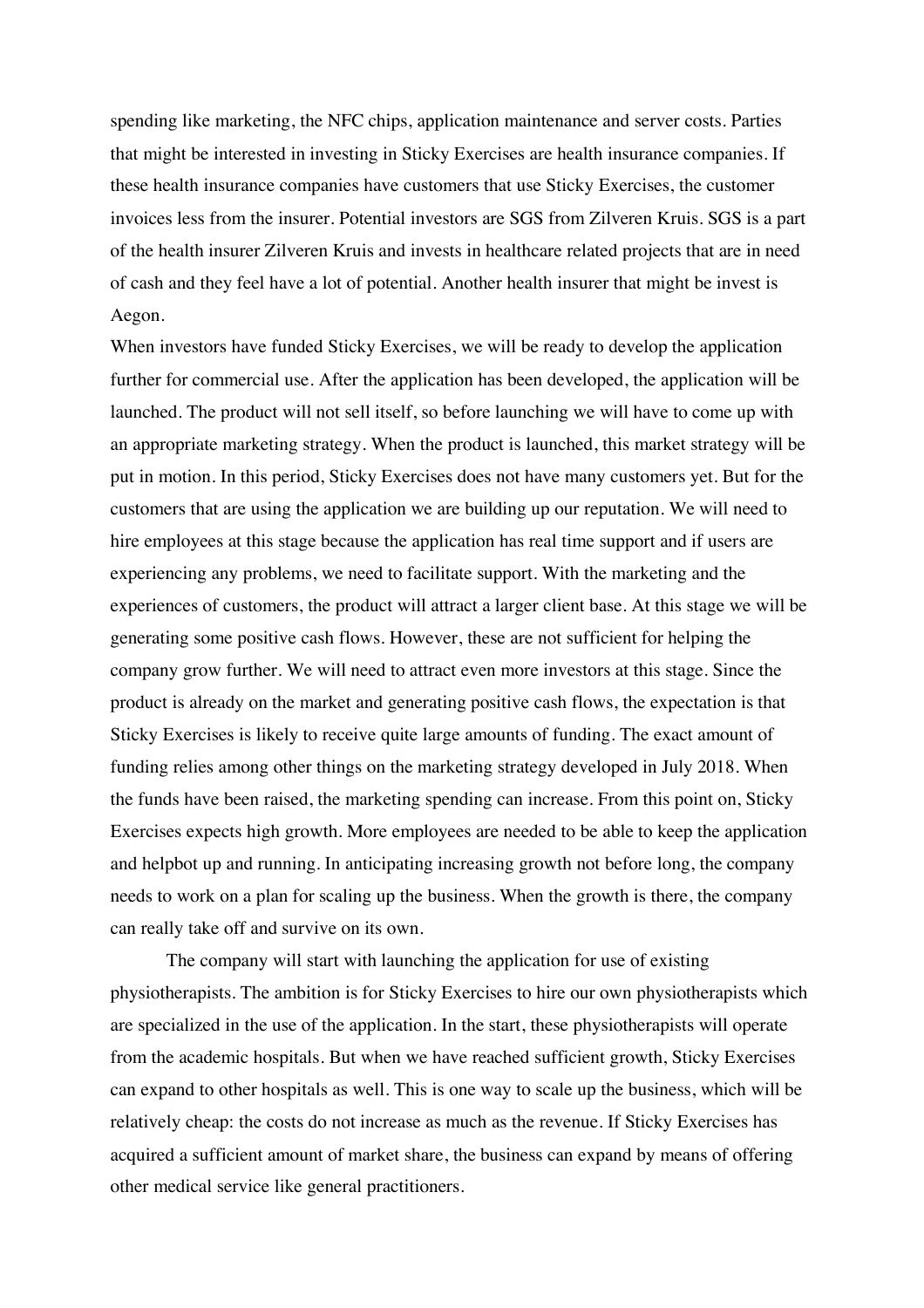#### **5. Affordability assessment**

In order to assess the affordability of Sticky Exercises, insight into the fixed and variable costs and the product price is provided. After that insight is provided into our ability to raise the capital needed to cover these costs. Lastly, it is explained how financial independence is reached and how the company will grow from that point on.

#### *5.1 Fixed costs*

To startup the company the most important fixed cost is the cost to develop the application. The prototype of the application is finished, but this prototype is not functional for the sale of the product and the use of the product by a larger sales group. Two types of the application need to be developed. On the one hand a web-based dashboard for the physiotherapist to manage the data, exercises and other assistance to the client. On the other hand, the application for the client needs development. The client should be able to easily use the application, to have a clear overview of the exercises that he or she has been assigned and should be stimulated to perform the assigned exercises. The expected costs for the development of the application with these functionalities is  $\epsilon$ 400.000,-. The investment in the production of the application will only be a single investment. After this first investment, there will be development and maintaining costs each year.

After the production of the application, additional costs come into play for supporting and maintaining the application. These costs consist of updates, app store and app hosting. These are expected to consist of 25% of total cost of the application development. This means that the maintenance costs are expected to be  $\in$  100.000,- each year.

Another cost that is not directly dependent on the volume of sales is marketing. This includes the costs of advertising, but also to the building up of a good reputation and the plans developed to attract and retain customers. Marketing is a huge expense, especially for a startup company like Sticky Exercises. For at least the first year, we conducted our marketing budget of  $\text{ } \in 250.000$  as follows:

| Commercials television: | 120.000 |
|-------------------------|---------|
| Commercials radio:      | 100.000 |
| SEO Google:             | 12.000  |
| Facebook marketing:     | 10.000  |
| Instagram marketing:    | 3.000   |
| Posters $+$ flyers:     | 5.000   |

 $0 \t(1 \text{ commercial every day})$  $(1 \text{ commercial every day})$  $(1.000$  a month)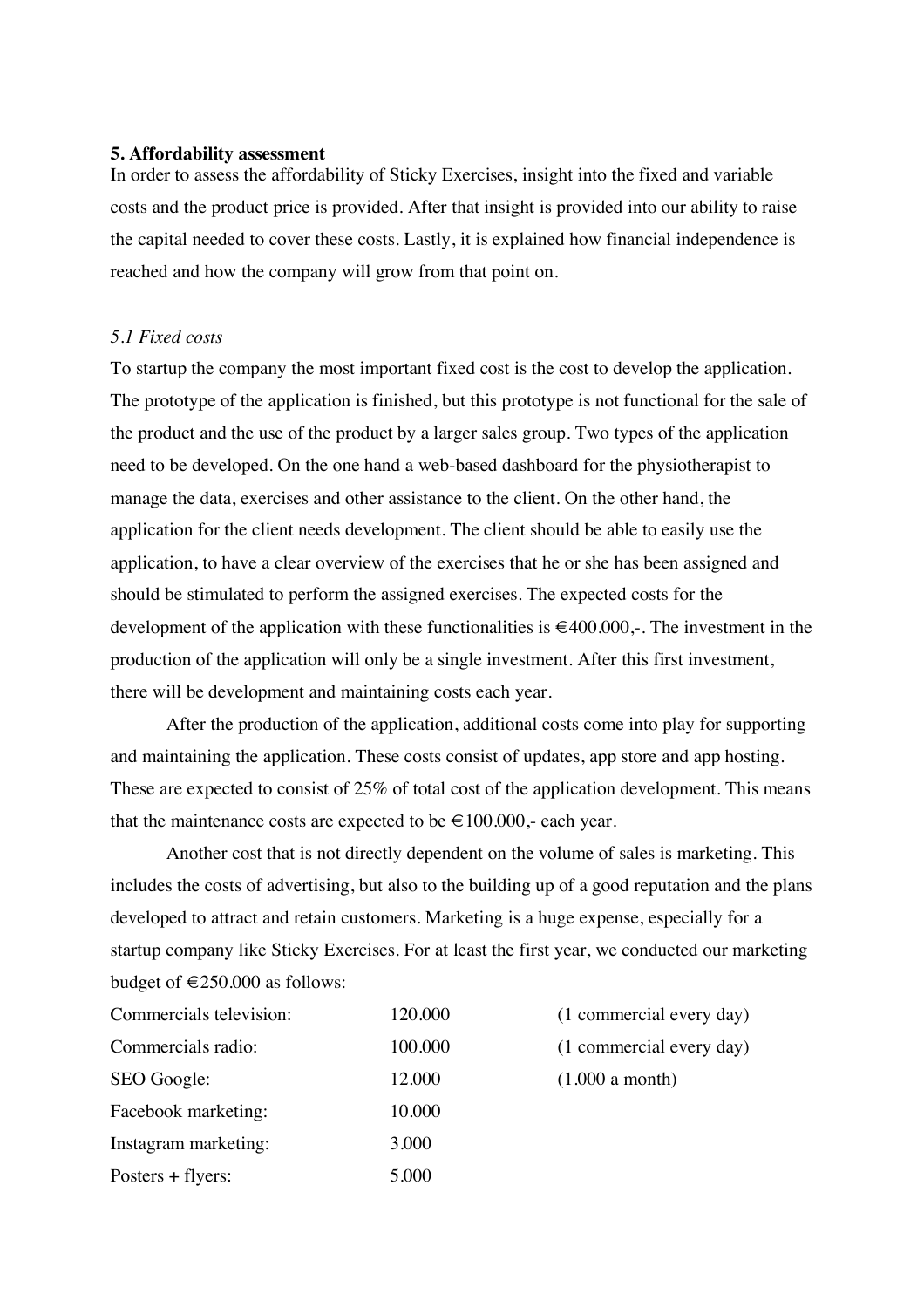The choice for marketing channels such as commercials on television and commercials on radio are consciously made. Weekly millions of people are watching television or listening to the radio. Most of the targeting group of Sticky Exercises is watching television and listening to radio once a day (CBS, 2007). The CBS states that persons who are aged 65+ are watching television about 21 hours per week. Therefore, it is most interesting to invest most of the budget in these types of marketing. Other online channels which are going to be used for marketing are Facebook, Instagram and Google. Besides that, there are also going to be offline ways of marketing such as posters and flyers campaigns.

The online part of the marketing is becoming more and more important. In general, online marketing is growing exponentially over the past 10 years (IAB, 2016). Because it will grow further in the future, it is important for Sticky Exercises to compete into this online market from the very beginning.

Besides that, the offline market is also very important to Sticky Exercises. Because the targeting group of patients who are aged 65+ is not always able or capable to find Sticky Exercises online by themselves. In this way, the offline campaign containing posters and flyers will be of help. In this way, Sticky Exercises promotes itself also in an offline way and this will certainly gain more brand awareness amongst the elder majority.

#### *5.2 Variable costs*

Clients that use Sticky Exercises need NFC chips, which they can scan in order to request their exercises. A client is expected to, on average, need 7 NFC chips per person. This is a typical variable cost, that very clearly increases when the volume of sales increases. The costs per NFC chip at this moment is  $\epsilon 0.50$ . However, increasing purchase levels will decrease the costs per chip. The costs of NFC chips per patient are  $\in 3,50$ .

The video exercises that pop up when scanning the NFC chips are not saved on the phones of the clients. This video pops up from a central storage where all videos are stored. Storing these videos and the information of the clients, physiotherapists and their accounts on a server can be very costly. With a quality of 720p, a person with 7 videos needs a capacity of 95MB. For other data, like the name of the client, the physiotherapist, health insurance, etc. 5Mb will be sufficient. So in total, server storage of 100MB per person is required. 1000GB of storage is available for  $\epsilon$ 400,-, this is sufficient for 10.000 people. The costs per year for a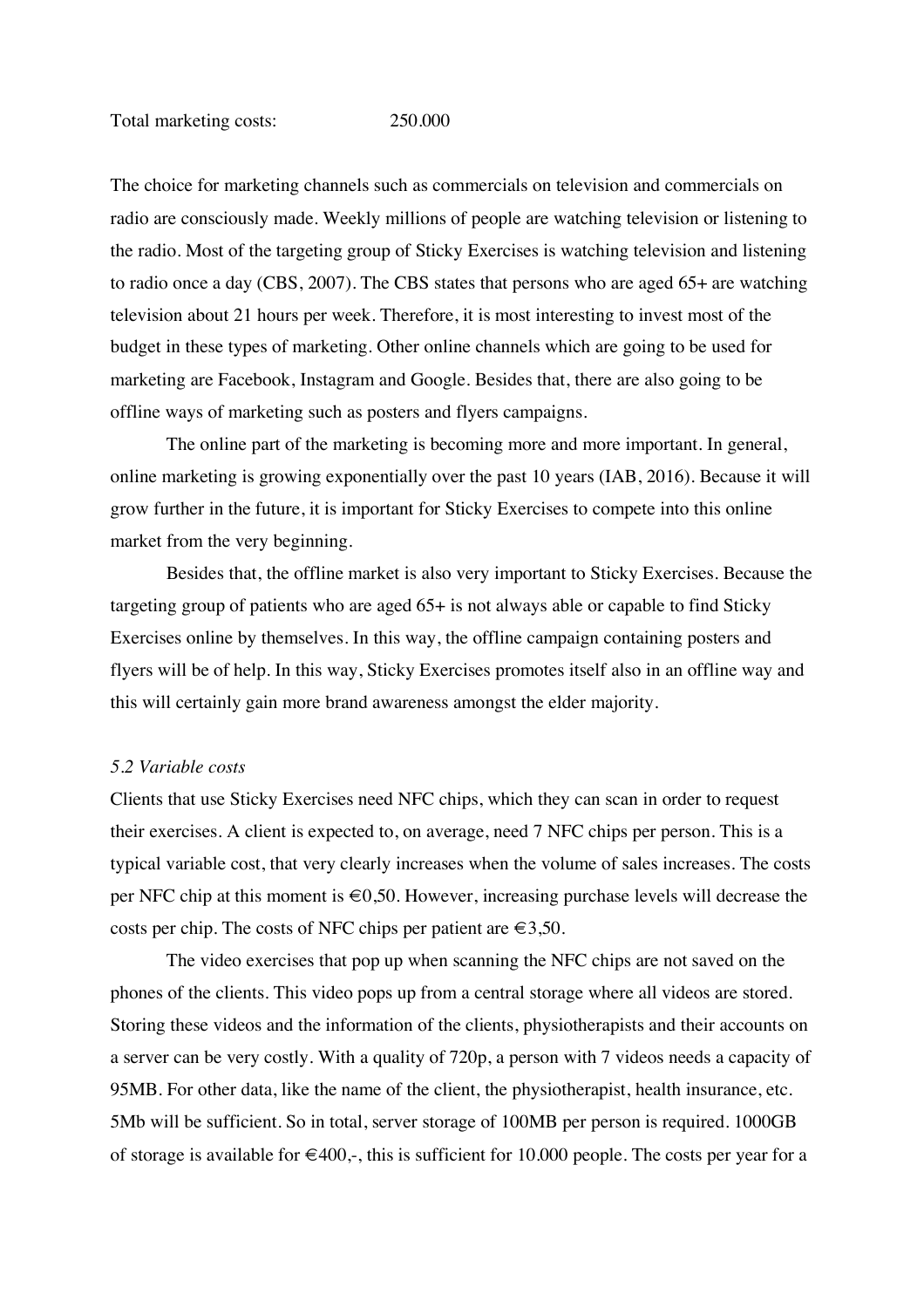client base up to 10.000 will be  $\in 4.800$ ,-. Additional server space can be bought for an additional  $\in$  400,- per month for 10.000 patients.

## *5.3 Product price*

The key to set the product price is to be cheaper than the competition, but earn enough profit to continue operation. Since Sticky Exercises is a startup company, the price must stay relatively low. People are not familiar with our brand and service so there must be enough incentive for customers to buy Sticky Exercises. Sticky Exercises distinguishes itself from the competition on the basis of the 5 types of innovation: network, service, product performance, brand and customer engagement. Hence, there is some pricing power there. However, pricing are best to stay relatively low especially in the startup phase of the company. The profit margin on the NFC chips is therefore 10%.

Our largest competitor is Physitrack, who charges its clients  $\in 9.95$  per month.

HWO/physiotec charges  $\in 8,26$  per month and one-time connection costs of  $\in 120$ ,-. Fytec charges €5,95 per month and PhysioTools charges €9,95 per month. These are all prices for small customers. For big buyers, a custom price is made.

To be competitive, a price of  $\in$ 4,95 per month per patient is suitable. With the first purchase of our service, the customer will receive 20 NFC chips for free. Additional stickers can be bought for  $\in 0,55$  each.

#### *5.4 Capital needs*

The NFC chips costs per patient are about  $\in 3, 50,$ . A paper folder including presswork is more expensive. Because patients constantly change exercises, it takes a lot of time to keep this administrative work. These are all hidden costs that can be saved when using Sticky Exercises. Physiotherapists get a compensation per treatment program, when physiotherapist can save on this program, cutting these costs is very appealing. On top of this, the first parties to participate in our project will share out profits. The first 20 physiotherapists to step will will earn 1% of the profit Sticky Exercises is making for the rest of the company's life. This will encourage investors to step in the investment in our company early on.

In order to start-up the Sticky Exercises, capital is needed. In the next paragraph the budget and break-even point are elaborated. We expect to have a capital need of roughly  $\epsilon$ 1.000.000,-. There are multiple ways to attract this capital. Since Sticky Exercises reduces the costs of physiotherapists, institutions or persons that have an interest in the healthcare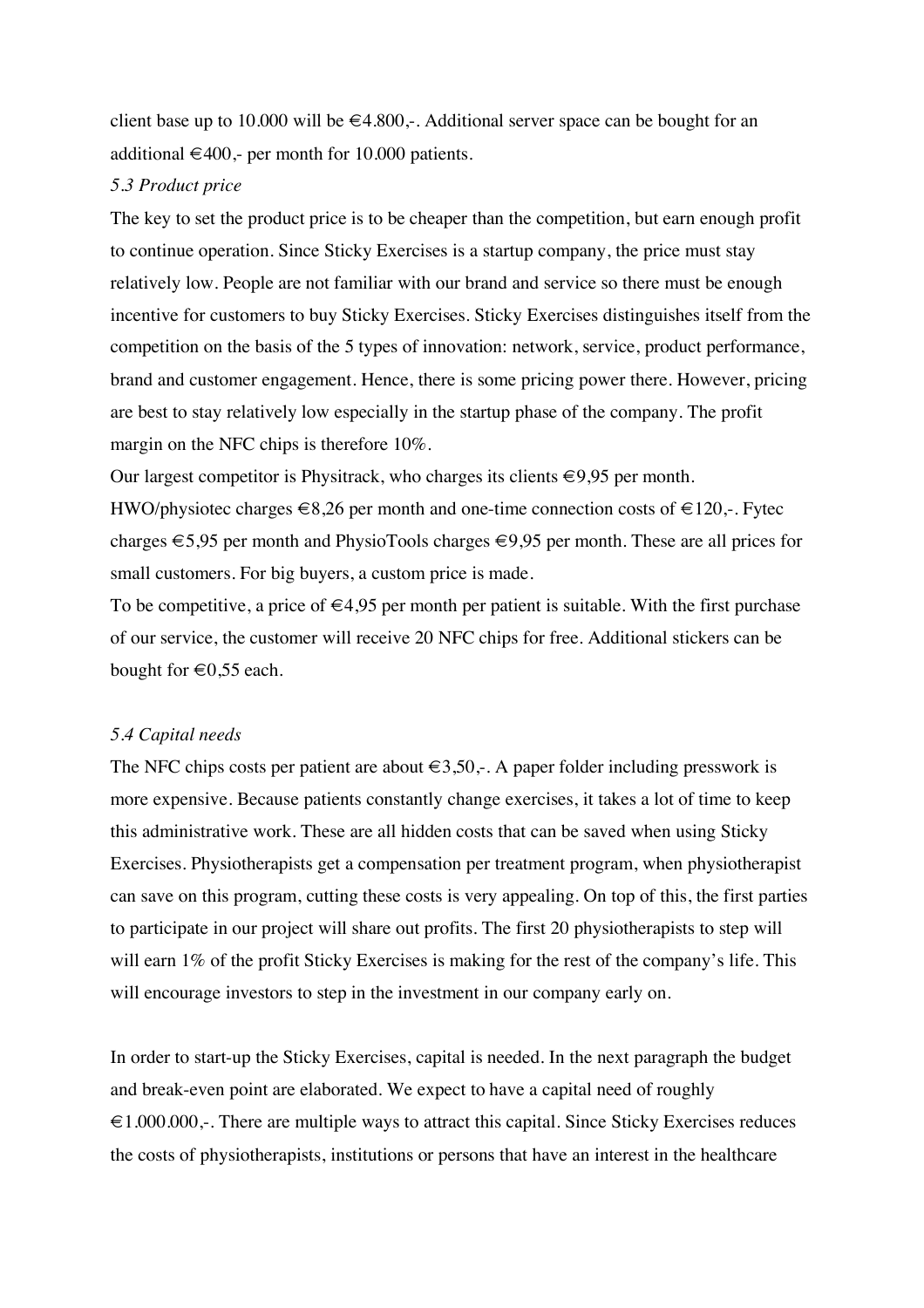sector are potential investors. Capital could be attracted from a single party or from a combination of institutions/persons. We distinguish two possible types of investors:

- *Health insurers* might be interested in investing in Sticky Exercises since it can reduce their costs significantly. 1 out of 5 people in the Netherlands go to the physiotherapists, so this is a large expense for health insurers. Also, the competition is supported by or is working together with health insurers too, which proves it to be a promising option.

Health insurers we believe are willing to invest are Zilveren Kruis, Interpolis and Innovatiefonds zorgverzekeraars.

*Zilveren Kruis* has a foundation called Stichting Gezondheidszorg Spaarneland (SGS). SGS supports innovative ideas that have potential to strengthen healthcare. SGS has already invested in similar startups such as E-patiënt and Ontwikkeling Smiley (Zilveren kruis, 2017).

*Interpolis* has an initiative which is called Interpolis LAB. Interpolis LAB is looking for smart solutions to improve their services. Interpolis LAB has already invested in innovative projects and has provided guidance to these entrepreneurs (Interpolis, 2017).

*Innovatiefonds zorgverzekeraars* is a fund that continues the work of Stichting Centraal Fonds RVVZ which was founded in 1999. After the voluntary health insurance has been lifted, the fund manages and spends the reserves that were released. The fund contributes to finding solutions for problems in the healthcare sector by means of supporting projects (financially) that contribute to better, simpler and smarter healthcare (Innovatiefonds zorgverzekeraars, 2017).

*Other Investors*: other persons/institutions that are willing to invest in startup companies like Sticky Exercises have a large amount of capital available and are constantly looking for promising startups. Examples of these investors are business angels, venture capital funds and banks.

*Business Angels* are wealthy individuals who are interested in a minority interest in startup companies and offer knowledge and contacts. *Business Angels Connect* is a business angel network that focuses on Food, IT, chemical, Med-tech and Life Science companies. Business Angels Connect has a special focus on companies linked to academic hospitals, universities and business accelerators (Business Angels Connect, 2018). Another way of finding angel investor is through the website https://angel.co/netherlands/investors. More than 3.000 Dutch angel investors are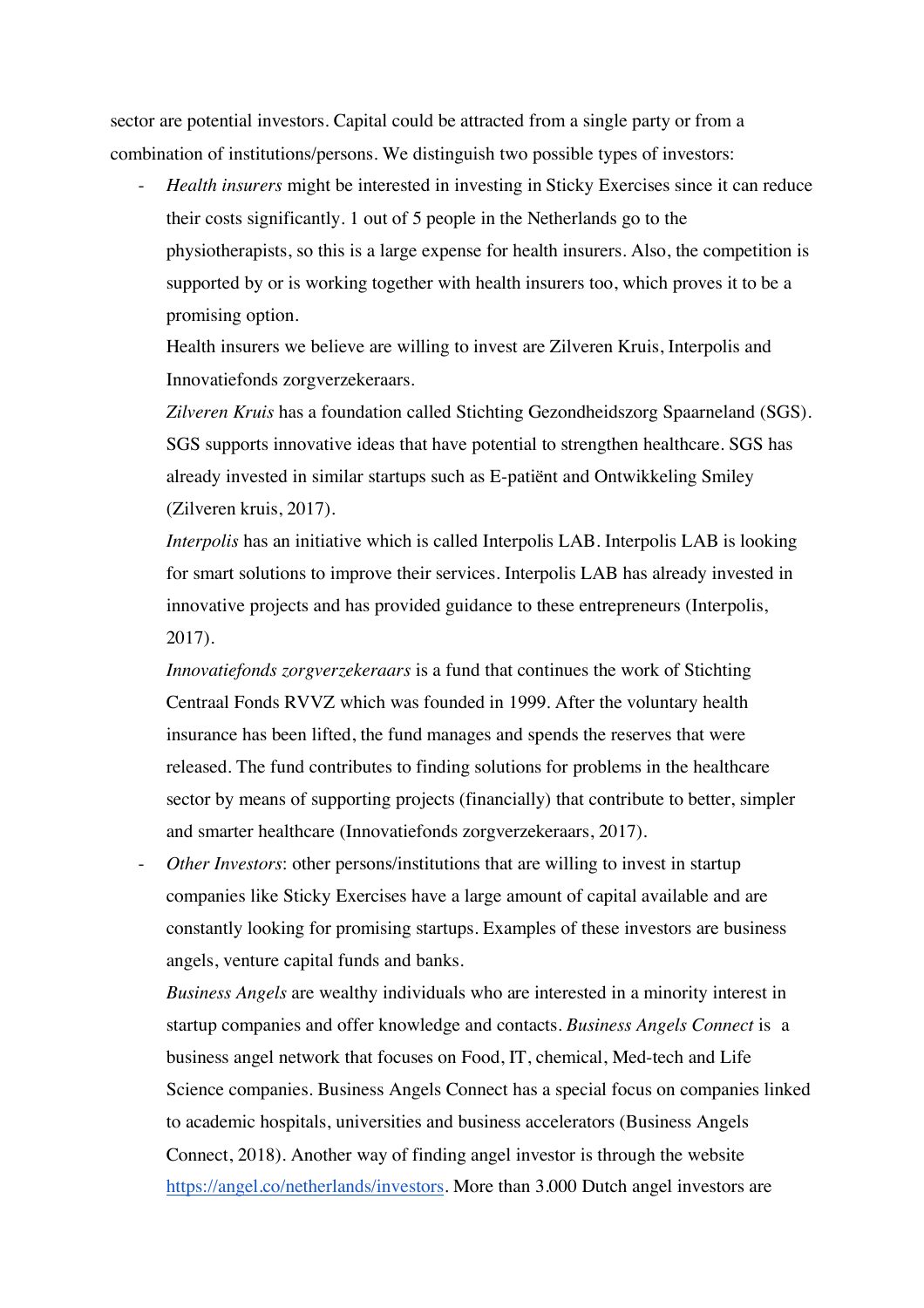registered to this platform. *Holland Venture* is a venture capital company that invests in SME companies in the healthcare and technology sector with growth ambition (Holland Venture, 2018). This venture capital company might provide funding to startup the company, but might be more interesting to consult in a later phase.

# *5.5 Budget and Break-even*

The budget is prepared in the graph below. The expected costs and revenues as explained earlier are taken into account.

|                                   |   | 2018       |   | 2019           |   | 2020      |   | 2021    |            | 2022      |   | 2023      |
|-----------------------------------|---|------------|---|----------------|---|-----------|---|---------|------------|-----------|---|-----------|
| Patients                          |   | 1500       |   | 3000           |   | 6000      |   | 12000   |            | 20000     |   | 25000     |
| App development costs             | € | 400.000    |   |                |   |           |   |         |            |           |   |           |
| App Maintainence costs            | € | 100.000    | € | 100.000        | € | 100.000   | € | 100.000 | €          | 100.000   | € | 100.000   |
| Marketing costs                   | € | 250.000    | € | 250.000        | € | 250.000   | € | 250.000 | €          | 250.000   | € | 250.000   |
| NFC chips costs per chip          | € | 0,50       | € | 0,50           | € | 0,50      | € | 0,50    | €          | 0,50      | € | 0,50      |
| 7 chips per person                |   | 7          |   | $\overline{7}$ |   | 7         |   | 7       |            | 7         |   | 7         |
| Total chip costs                  | € | 5.250      | € | 5.250          | € | 10.500    | € | 21.000  | €          | 28.000    | € | 17.500    |
| Server costs                      | € | 36.000     | € | 36.000         | € | 72.000    | € | 72.000  | €          | 72.000    | € | 98.000    |
| Unforeseen costs                  | € | 10.000     | € | 10.000         | € | 15.000 €  |   | 15.000  | ∣€         | 20.000    | € | 20.000    |
| Total costs                       | € | 791.250    | € | 391.250        | € | 432.500   | € | 443.000 | €          | 450.000   | € | 465.500   |
| Product price: 4,95 per month     | € | 89.100     | € | 178.200        | € | 356.400   | € | 712.800 | €          | 1.188.000 | € | 1.485.000 |
| NFC chips (7 per patient) revenue | € | 5.775      | € | 5.775          | € | 11.550    | € | 23.100  | €          | 30.800    | € | 19.250    |
| Revenue                           | € | 94.875     | € | 183.975 €      |   | 367.950   | € | 735.900 | €          | 1.218.800 | € | 1.504.250 |
| Profit                            | € | $-696.375$ | € | $-207.275$     | € | $-64.550$ | € | 292.900 | €          | 768.800   | € | 1.038.750 |
| Profit after taxes 20%-25%        |   |            |   |                |   |           | € | 234.320 | €          | 594.100   | € | 776.530   |
| % profit to physiotherapist       |   |            |   |                |   |           |   | 20%     |            | 20%       |   | 20%       |
| Net profit                        |   |            |   |                |   |           | € | 187.456 | $\epsilon$ | 475.280   | € | 621.224   |

In the year 2023 we will have reached our break-even point. The investors will have received their return on the investment, and Sticky Exercises is will be making enough money to move on on its own. The first 20 physiotherapists that started using Sticky Exercises will already have received the first part of their compensation.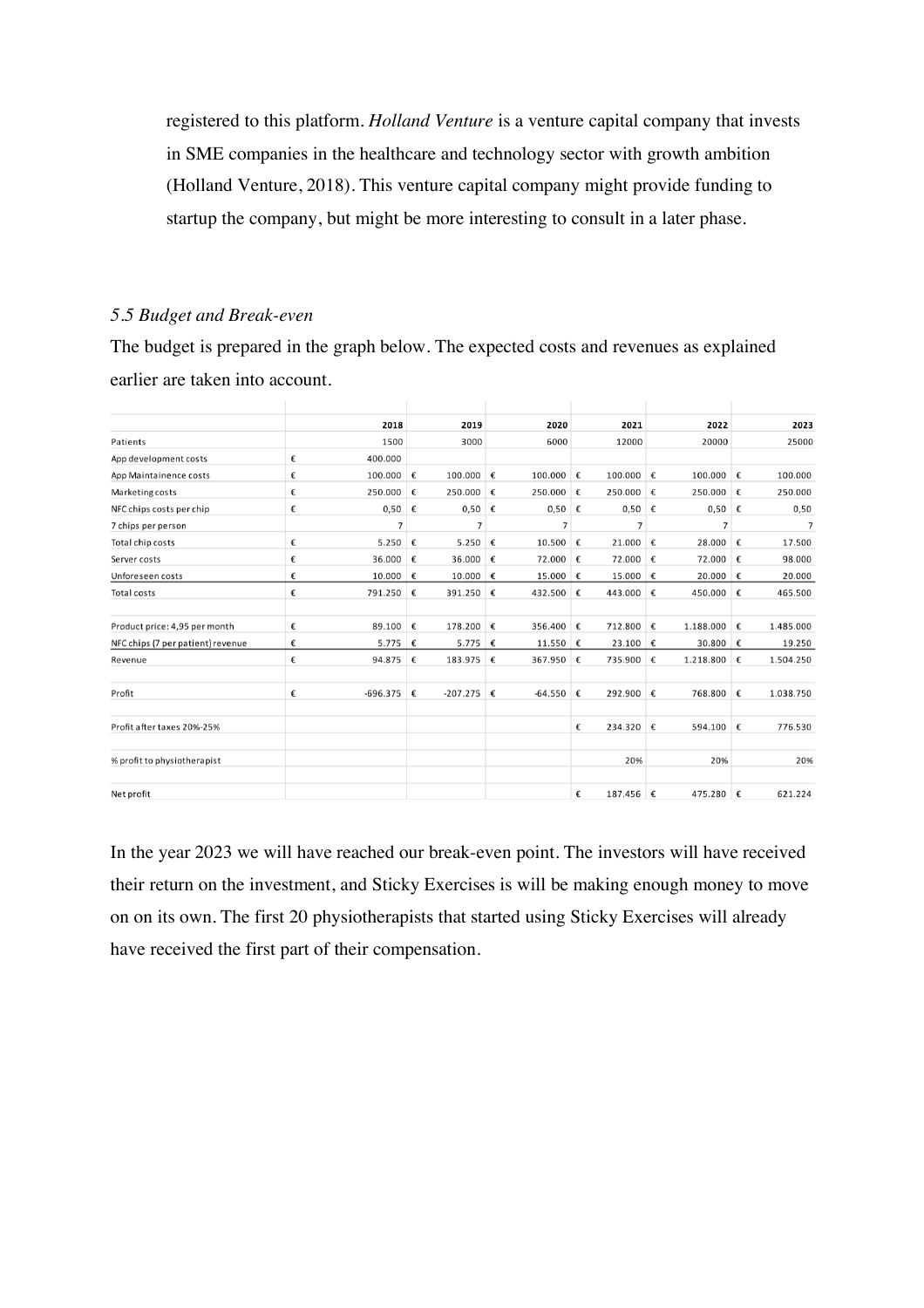Appendix 1 Angel, (2018). *Netherlands Angel Investors*. Retrieved from: https://angel.co/netherlands/investors

Business Angels Connect, (2018). *Onze Missie*. Retrieved from: http://www.businessangelsconnect.nl/nl\_NL/onze-missie/

CBS, (13 June, 2007). *65-plussers kijken het meest tv.* Retrieved from: https://www.cbs.nl/nl-nl/nieuws/2007/24/65-plussers-kijken-het-meest-tv

CBS, (10 November, 2017). *Internet: toegang, gebruik en faciliteiten*. Retrieved from: http://statline.cbs.nl/Statweb/publication/?DM=SLNL&PA=83429NED&D1=0,2-5&D2=0,3- 6&D3=0&D4=a&HDR=T&STB=G1,G2,G3&VW=T

Holland Venture (2018). *Holland Venture: growth and buy-out capital.* Retrieved from: https://www.hollandventure.com/

IAB, (21 September, 2016). *Digitale advertentiemarkt groeit verder door met indrukwekkende cijfers.* Retrieved from: https://iab.nl/nieuws/digitale-advertentiemarktgroeit-indrukwekkende-cijfers/

Innovatiefonds zorgverzekeraars, (2017). *About us*. Retrieved from: http://www.innovatiefondszorgverzekeraars.nl/innovatiefonds-zorgverzekeraars-organisatie

Interpolis, (2017). *Interpolis LAB*. Retrieved from: https://www.interpolis.nl/lab

Keeley, L., Walters, H., Pikkel, R., Quinn, B., (15 July 2013). *Ten types of innovation: the discipline of building breakthroughs.* New Jersey, United states: John Wiley & Sons publishing

Kervezee, L., (10 October 2015). *We hebben het druk druk druk. Maar het is oke om nee te*  zeggen. Retrieved from: https://www.nrc.nl/nieuws/2015/10/10/we-hebben-het-druk-drukdruk-maar-het-is-oke-om-n-1543234-a1147657

Ministerie van volksgezondheid, welzijn en sport (June, 2014). *De maatschappij verandert. Verandert de zorg mee?* Retrieved from: http://vwshuisstijl.nl/uploads/2014/07/vwsveranderingzorg-web.pdf

Petch, N., (29 February, 2016). *The five stages of your business lifecycle: which phase are you in?* Retrieved from: https://www.entrepreneur.com/article/271290

Redactie, (7 January 2016). *Sinds 1980 zijn we steeds drukker met werken en zorgen.* Retrieved from: https://www.volkskrant.nl/binnenland/sinds-1980-zijn-we-steeds-drukkermet-werken-en-zorgen~a4219948/

Yasuda, J., (9 March 2016). *The 6 stages of a startup.* Retrieved from: https://www.inc.com/jeff-yasuda/the-6-stages-of-a-startup.html

Zilveren kruis (2017). *Stichting gezondheidszorg Spaarneland.* Retrieved from: